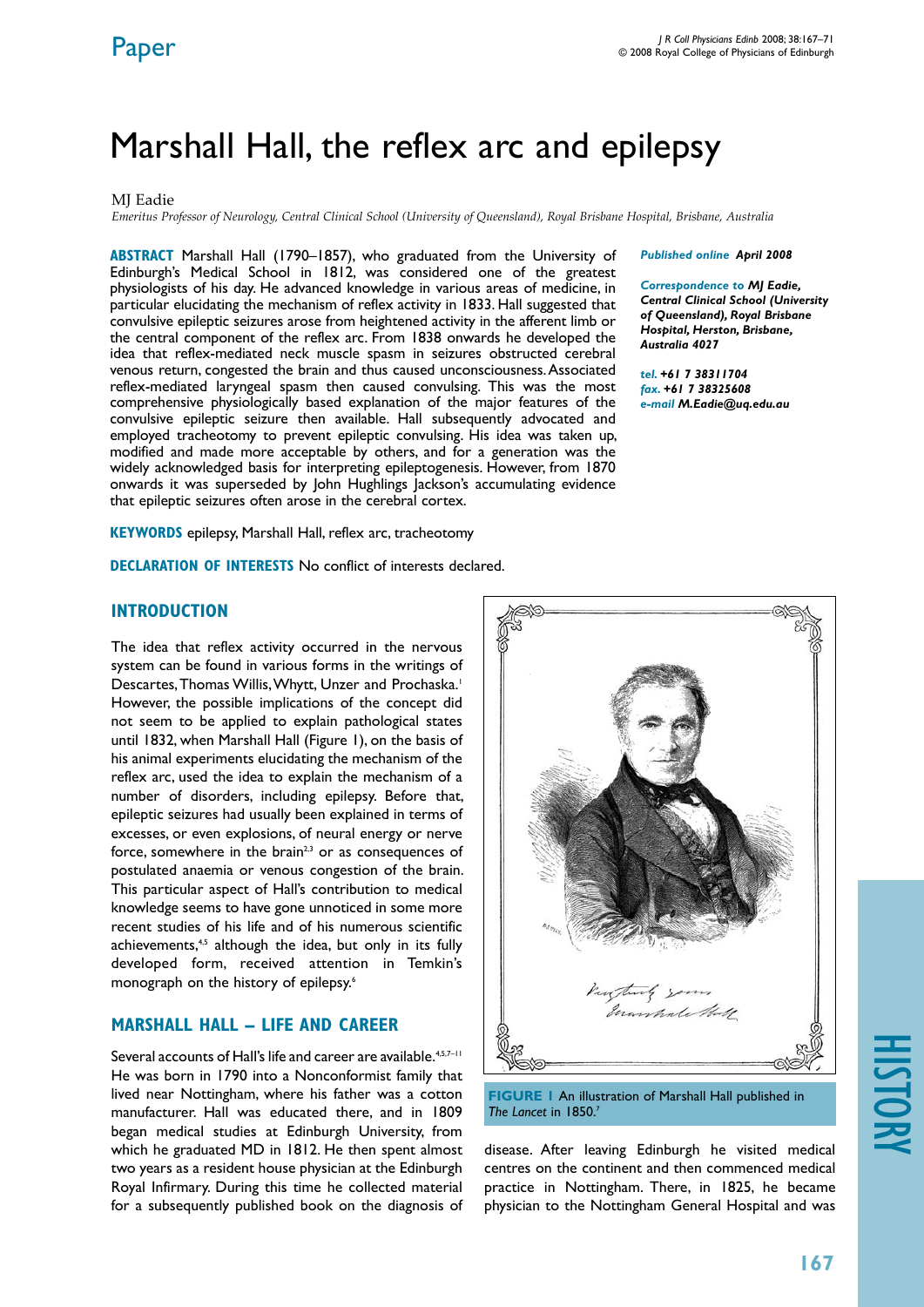elected to Fellowship of the Royal Society of Edinburgh. Over the previous decade he had built up a substantial practice in Nottingham and, besides his book on diagnosis, had published works on what he called mimoses (various general disorders) and on the practice of bleeding for therapeutic purposes, as well as authoring a number of case reports. He had also collected material for a subsequently published volume on aspects of gynaecology.

In 1826 Hall moved to London, where he again became a busy consultant although he never held any hospital or university appointment. He lectured in some of the London extramural medical schools, carried out a considerable amount of animal experimentation and medical student teaching in his own home, and seems to have become something of a favourite with the editor of *The Lancet*. In 1832 he was elected to Fellowship of the Royal Society of London for his work on the microcirculation of the Batrachia and fishes. He presented the investigation that made him famous, describing the mechanism of the reflex arc, first to the Zoological Society in December 1832 and then to the Royal Society itself, in 1833. He became FRCP in 1841, and gave the College's Gulstonian lectures in the following year, and the Croonian lectures in 1850, 1851 and 1852.

Over the years Hall published numerous papers in the medical press. There, as did some of his contemporaries, he at times repeated parts of the same material on more than one occasion, and republished it in separate monographs. Hall's prose style was usually sparse; he simply set down what he saw as facts in a rather *ex cathedra* fashion in relatively short, often serially numbered, paragraphs. The mental processes involved in arriving at his conclusions were often not made explicit, although their probable natures can usually be deduced from their context and from his other writings. As far as feasible, Hall seemed to try to derive generalisable conclusions from his experimental animal studies and clinical observations, and then developed these conclusions into wide-ranging hypotheses. He did not appear to accept criticism of his concepts or actions at all readily, and he became entangled in a number of controversies with colleagues and with the Royal Society itself.

In 1852 Hall virtually handed his practice to his protégé John Russell Reynolds. Over the last years of his life, Hall became increasingly concerned with various social issues – such as the disposal of sewage and slavery – and published on these. Late in his career, he introduced more satisfactory techniques of artificial respiration $12,13$ and for the detection of strychnine poisoning.<sup>14,15</sup> He died in August 1857, after a long period of increasing physical limitation imposed by dysphonia and dysphagia. Considerable detail concerning his final illness and the autopsy findings (probably upper oesophageal carcinoma) appeared in *The Lancet*. 9

## **Hall's ideas on epilepsy**

In his famous paper on the reflex arc read to the Royal Society on 26 June 1833 and published in the Society's *Philosophical Transactions,*16 Hall proposed that disturbances of reflex mechanisms might explain various disorders, including asthma, croup, epilepsy, tetanus, hydrophobia, chorea, tenesmus and strangury. He considered that the anatomical basis of the reflex mechanism allowed a possibile new classification of neurological diseases into (i) centric and (ii) eccentric types. On this basis he wrote:

Epilepsy is plainly of two kinds: the first has a centric origin in the *medulla* itself: the second is an affection of the reflex function, the exciting cause being eccentric, and acting chiefly on the nerves of the stomach or intestines, which consequently form the first part of the reflex arc.

Hall's *medulla* included not only the present-day *medulla oblongata*, but also the white matter of the spinal cord. In effect, Hall proposed that the convulsive element of the epileptic seizure could arise from increased activity in the afferent limb of the reflex arc that began in the gastrointestinal tract or other viscus, or arise from increased activity originating within the central nervous system itself. Hall attributed the instigation of increased activity in the afferent limb of the reflex arc in epileptic seizures to 'irritation', without clarifying the precise nature of the irritative process. Central nervous system disorders of various types could cause his 'centric' epilepsy.

At this stage, Hall's hypothesis accounted for the convulsive component of the tonic-clonic epileptic seizure but not for the associated loss of consciousness. His 'eccentric' variety of epilepsy coincided with the earlier classificational category of sympathetic (gastrointestinal, uterine, laryngeal, etc.) epilepsy.<sup>17-9</sup>

For several years after this, Hall's intellectual position regarding epilepsy remained unchanged. On 16 and 22 February and 2 March 1837 he read to the Royal Society another paper which, to his immense and continuing annoyance, was subsequently refused publication in the *Philosophical Transactions*. Instead it appeared in print in his *Memoirs on the Nervous System*, 20 bound together with his 1833 *Philosophical Transactions* paper.16 In the second part of these *Memoirs* (i.e. in what had been his second paper to the Royal Society) he reiterated his view that:

The remarks which I have made, in reference to convulsions in infants, are applicable to epilepsy. This disease arises from causes acting through the medium of the excitor nerves, or upon the central part of the system, or the spinal marrow. In the former case the cause is seated in the stomach, the intestine, the uterus and acts through excitor nerves. In the latter,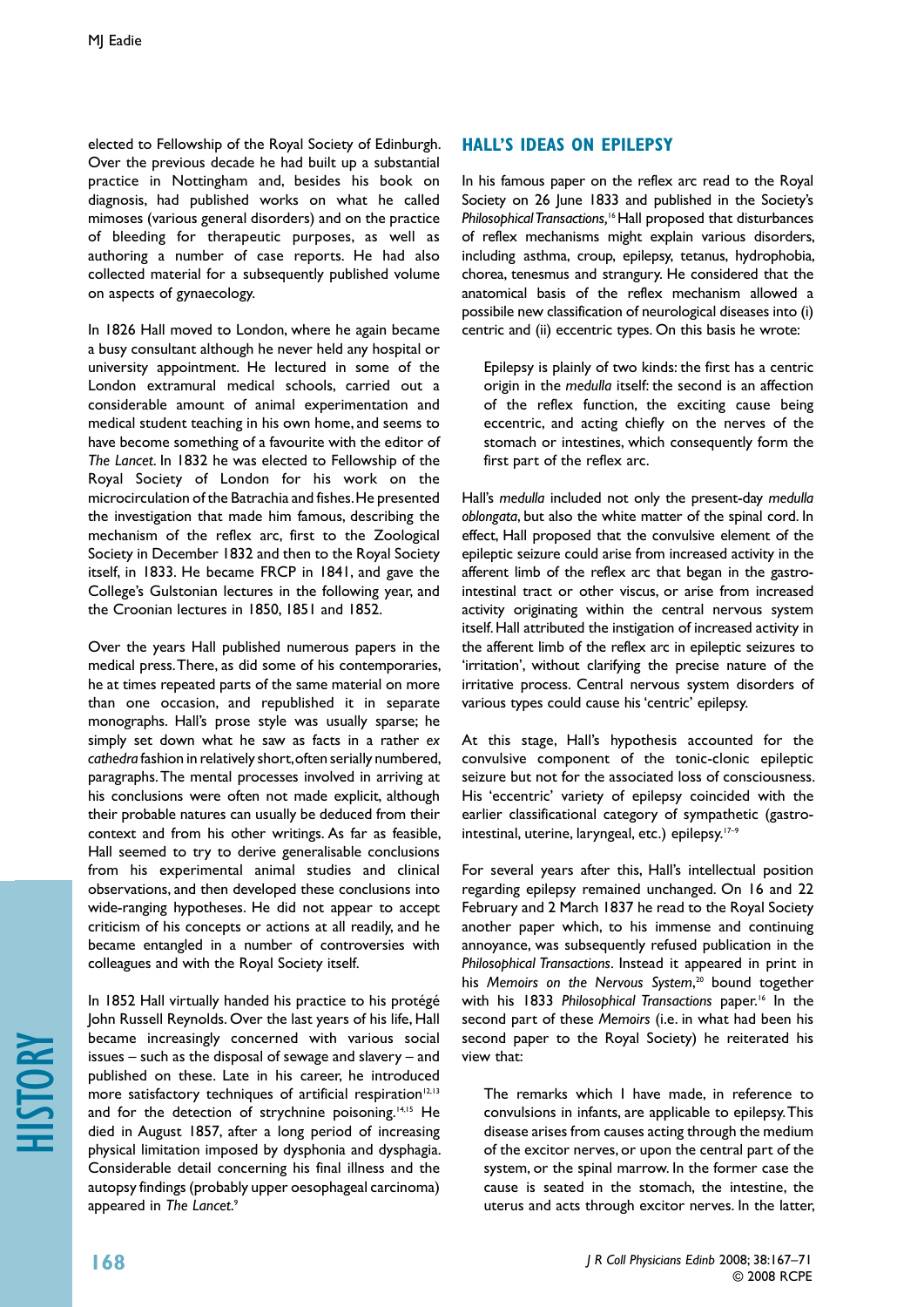it is seated within the cranium or spinal canal. In all, it acts directly or indirectly on the spinal marrow, the mediate or immediate source of all convulsive diseases.

In his Lectures on Diseases of the Nervous System,<sup>21</sup> published in 1836, Hall indicated that centric epilepsy was incurable, while eccentric epilepsy was potentially curable (without providing evidence for this assertion). In 1838, in his *Lectures on the Theory and Practice of Medicine*, he renamed his eccentric epilepsy 'centripetal' epilepsy.<sup>22</sup> These latter lectures mentioned an insight regarding unconsciousness during epileptic seizures, which Hall later worked into a more comprehensive interpretation of epileptic seizure mechanisms. When discussing treatment for his centripetal epilepsy, he mentioned that the attack sometimes 'consists in a momentary loss of consciousness' and that 'sometimes this oblivium precedes the attack of convulsions'. He then posed the question, 'what is the cause and nature of this momentary loss of consciousness?' and provided the following answer:

A spasmodic affection of the larynx has obviously much to do in this disease, as well as in causing the crying inspiration of croup-like convulsions of infants; so much, indeed, that I doubt whether convulsions could occur without closure of this organ. Convulsion is frequently prevented for hours together by continuously watching the threatenings of it, and dashing cold water on the face. Now the action of cold water upon the trifacial nerve, affects by a reflex influence the opening of the larynx and an act of inspiration, and thus prevents a series of muscular actions which constitute convulsions, viz., closure of the larynx, forcible efforts at respiration, and general spasmodic contraction in the muscles. It is a singular idea, that tracheotomy would effectively prevent epileptic seizures.<sup>22</sup>

He continued his answer by asking another question in the paragraph that followed:

Does such a spasmodic action take place in the muscles of the neck unnoticed, compress the veins which convey the blood from the brain, and induce the oblivium to which I have just alluded?

A decade later, from 1847 onwards, Hall<sup>23-6</sup> developed this idea into an interpretation of epileptogenesis that embraced both the convulsive element and the loss of consciousness in generalised tonic-clonic epileptic seizures. His 1847 account<sup>23</sup> envisaged epileptogenesis as comprising three phases. In the first phase, 'irritation' of the spinal cord and/or *medulla oblongata* occurred either as a local phenomenon or via the agency of peripheral irritation of afferent ('excitor') nerves. In the second phase, this irritation of the neuraxis produced convulsive

contraction of the neck muscles, particularly the platysma (a process Hall termed *trachelismus*), and also spasm of the larynx (*laryngismus*). In the third phase, the neck muscle contraction compressed the jugular veins, resulting in cerebral congestion. This congestion caused unconsciousness and so produced what Hall called 'cerebral epilepsy' (petit mal). If the *laryngismus* was severe enough, convulsing developed, transforming the event from simple unconsciousness into a *haut mal* (grand mal) seizure. Hall did not explain exactly how laryngeal spasm was responsible for widespread convulsing, though he did write that 'epilepsy is strangulation, and strangulation is epilepsy'.<sup>24</sup> Possibly he thought that this was in itself a sufficient explanation, and that going into the intermediate stages of his proposed mechanism was unnecessary.

Hall later added the vertebral veins to the jugular venous system as the vascular structures that were compressed by neck muscle contraction during epileptic seizures. He called this more widespread cervical venous compression *phlebismus* and indulged his penchant for creating new terminology by replacing the terms petit mal and grand mal with *epilepsia minitor* and *epilepsia gravior*, respectively. In a series of papers entitled 'The neck as a medical region' which appeared in *The Lancet*  in 1849,<sup>25</sup> Hall extended his neck muscle spasm idea (*trachelismus*) to explain the pathogenesis of additional disorders as diverse as apoplexy, hidden seizures, infantile convulsions, paralysis, mania and delirium.

He also began to advocate tracheotomy in managing epilepsy. He had already touched on this possibility in  $1838<sup>22</sup>$  as quoted above, but had then proposed it for the stupor or coma that could follow seizures. Between 1848 and 1857 he emphasised that, used for epilepsy, tracheotomy could prevent only the consequences of *laryngismus*, namely the convulsive component of the epileptic seizure. It would not prevent loss of consciousness. Hall published several papers on details of the operation and the instruments and devices he had developed to facilitate the procedure.26–9 To the end of his career, he seems to have retained his belief in the efficacy of the operation when carried out for the indication that he recognised.

# **The outcome of Hall's epileptology**

Deficiencies in the fully developed version of Hall's hypothesis concerning epileptogenesis were soon recognised. In 1849 Todd<sup>30</sup> doubted whether venous congestion of the brain could explain unconsciousness during epileptic seizures, and suggested that cerebral anaemia was a more adequate mechanism. Kussmaul and Tenner's animal exsanguination experiments $31$  supported Todd's suggestion. Todd also described how he had been able to induce convulsions in tracheotomised experimental animals, and therefore argued that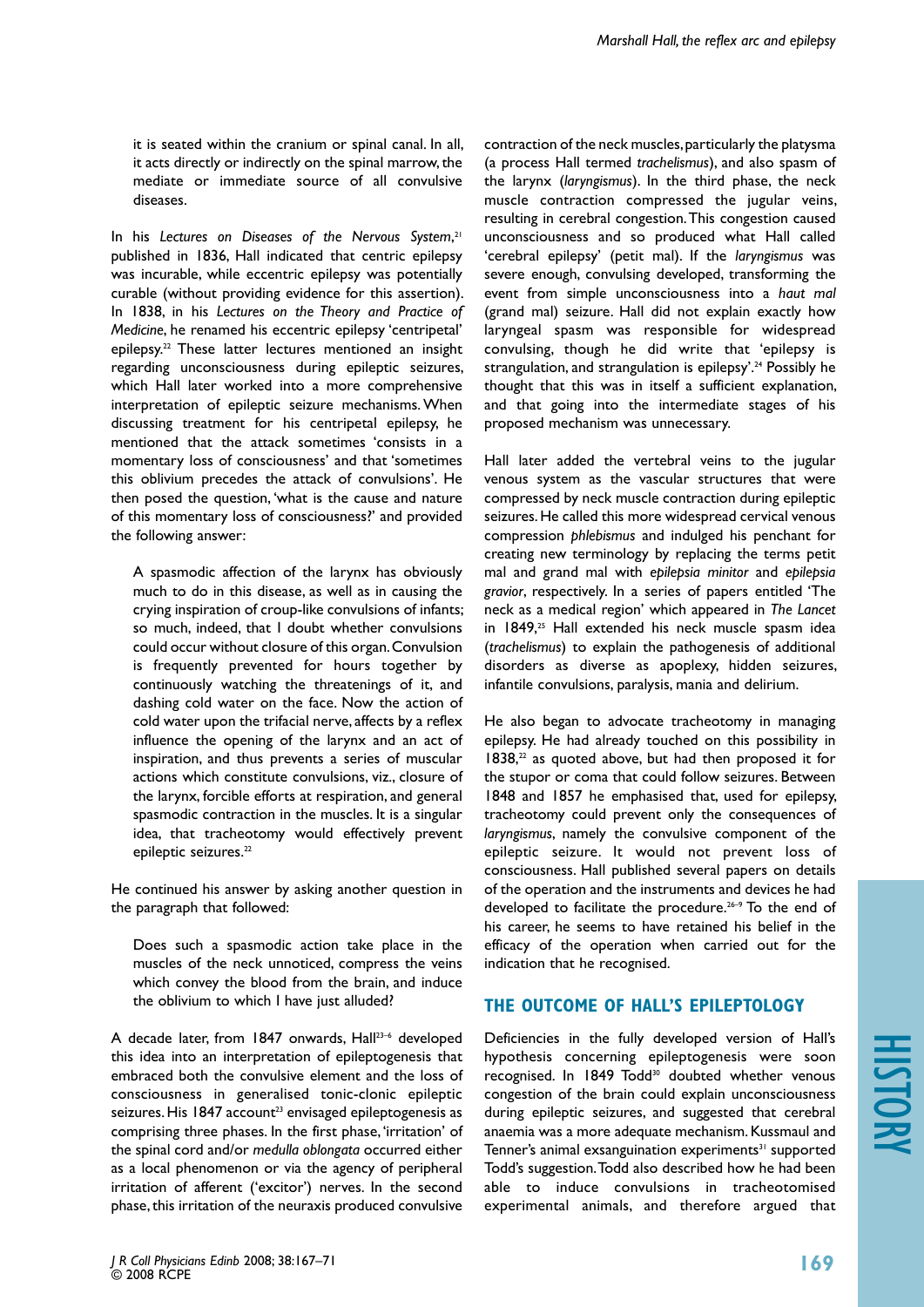*laryngismus* did not explain convulsing during seizures. In 1852 Radcliffe<sup>32</sup> also rejected Hall's hypothesis. Radcliffe pointed out that Hall's interpretation required neck muscle contraction to be present before *phlebismus* could develop and cause loss of consciousness in seizures. However, in human epilepsy convulsing (and unconsciousness) began before any venous congestion of the head could be recognised.

In contrast, Brown-Séquard<sup>33</sup> at first was in overall agreement with Hall's concept and criticised Todd's refutation of Hall's ideas, arguing that the state of the spinal cord in Todd's animals would have differed from that in human epilepsy. Brown-Séquard also reported that, in his own spinal epilepsy model in guinea pigs, repeatedly cauterising the laryngeal surface with silver nitrate minimised or prevented convulsing. This observation suggested to him that laryngeal hypersensitivity rather than airways obstruction was the epileptogenic factor. Perhaps in response to this interpretation, and to various published criticisms of Hall's idea, Brown-Séquard in 1857<sup>34</sup> and in 1860<sup>35</sup> modified Hall's hypothesis and proposed a greater role for eccentric mechanisms in epileptogenesis. He also postulated the existence of 'unfelt' as well as 'felt' epileptic auras.

Furthermore, Brown-Séquard suggested that his postulated increased afferent input into the reflex arc in seizures always spread to higher levels within the central nervous system. There it activated (i) the origin of the cervical sympathetic outflow to produce cerebral vasospasm, resulting in brain anaemia and loss of consciousness, and (ii) the descending motor pathways to produce convulsing.

Hall's protégé, John Russell Reynolds,<sup>36</sup> and also Brown-Séquard,<sup>34</sup> had noted that observable neck muscle spasm was not always present during epileptic seizures. In 1861 Reynolds<sup>37</sup> modified Brown-Séquard's<sup>35</sup> rather one-sided interpretation of the events that instigated epileptogenesis and envisaged a greater role for central processes in activating the *medulla oblongata*, including its vasomotor control mechanism. Reynolds $37$  also proposed that, during epileptic seizures with convulsing, Hall's *trachelismus-phlebismus* mechanism contributed to maintaining the unconsciousness already initiated by cerebral vasospasm.

For a time, there was contemporary interest in Hall's advocacy for tracheotomy in preventing human epileptic convulsing.38–41 Various published reports usually showed that, after tracheotomy, there was less cyanosis during seizures and perhaps less severe convulsing, but the convulsive component of the seizure was not fully abolished. This latter rather crucial point was not emphasised in the reports, although Bucknill<sup>38</sup> and Lockhart Clarke<sup>42</sup> criticised other aspects of Hall's rationale for the procedure. Radcliffe<sup>43</sup> denied that

tracheotomy was of value and mentioned three patients who had died during seizures after having undergone the operation. Reynolds<sup>37</sup> found it necessary to write of his benefactor's idea that 'the evidence in favour of tracheotomy is extremely doubtful'. Mounting experience failed to bear out Hall's claims for tracheotomy in managing epilepsy, and the procedure disappeared from use for that particular indication.

By the 1860s the older hypothetical mechanisms of epileptogenesis – cerebral anaemia and cerebral congestion, and sudden release of brain energy – had largely been superseded by refinements of Hall's hypothesis. It was against this background that, after 1870, John Hughlings Jackson<sup>44</sup> began to persuade his contemporaries that epileptogenesis was usually a cerebral cortical and not a brain stem phenomenon. As increasing human and experimental animal evidence for the validity of Jackson's ideas accumulated, Hall's reflex hypothesis of epileptogenesis lost its attractiveness and began to fade from medical awareness, not much more than a decade after its originator's death.

## **Discussion**

Hall's reflex hypothesis of the mechanism underlying epileptic seizures was but one component of an overall contribution to fundamental and applied physiological knowledge that persuaded the editor of *The Lancet,* on the occasion of Hall's death, to term him 'the greatest physiologist of the age'. Hall's chief single achievement was probably his elucidation of the mechanism of the reflex arc. He built on his reflex concept to explain various disease processes, including epileptogenesis. Hall's interpretation was physiologically based and accounted for most of the then-recognised seizure phenomena more adequately than previous concepts, although it did not explain the phenomenon of the seizure aura, which Hall on one occasion $24$  mentioned was a cerebral phenomenon, without attempting to interpret it further.

Hall's hypothetical mechanism was fairly quickly recognised to be not entirely satisfactory in certain respects, for example in relation to the production of unconsciousness during seizures and the role of laryngeal spasm in causing convulsing. However, the existence of the hypothesis invited its refinement by some of Hall's successors, notably Brown-Séquard and Reynolds, who produced increasingly plausible explanations of epileptogenesis. In its original version and subsequent modifications, Hall's interpretation of epileptogenesis held sway for a third of a century or longer, before it gradually yielded place to Jackson's evidence that epileptic seizures arise in the cerebral cortex.

Hall's use of tracheotomy for treating epileptic seizures was an unfortunate example of a course of action that